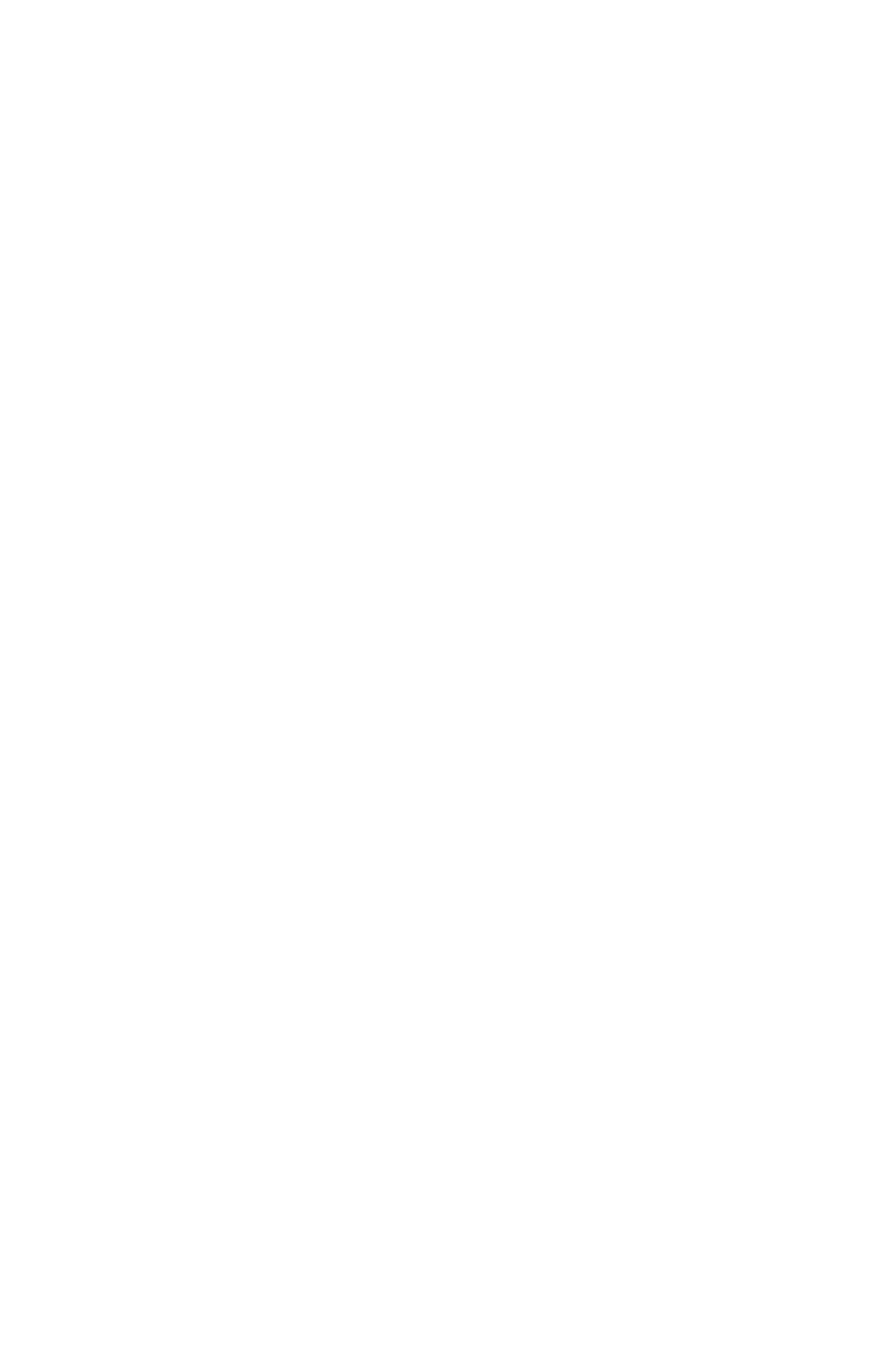Jeannette Biesbroeck

# **How customer friendly am I really?**

A practical guide to more customer satisfaction

www.mijnmanagementboek.nl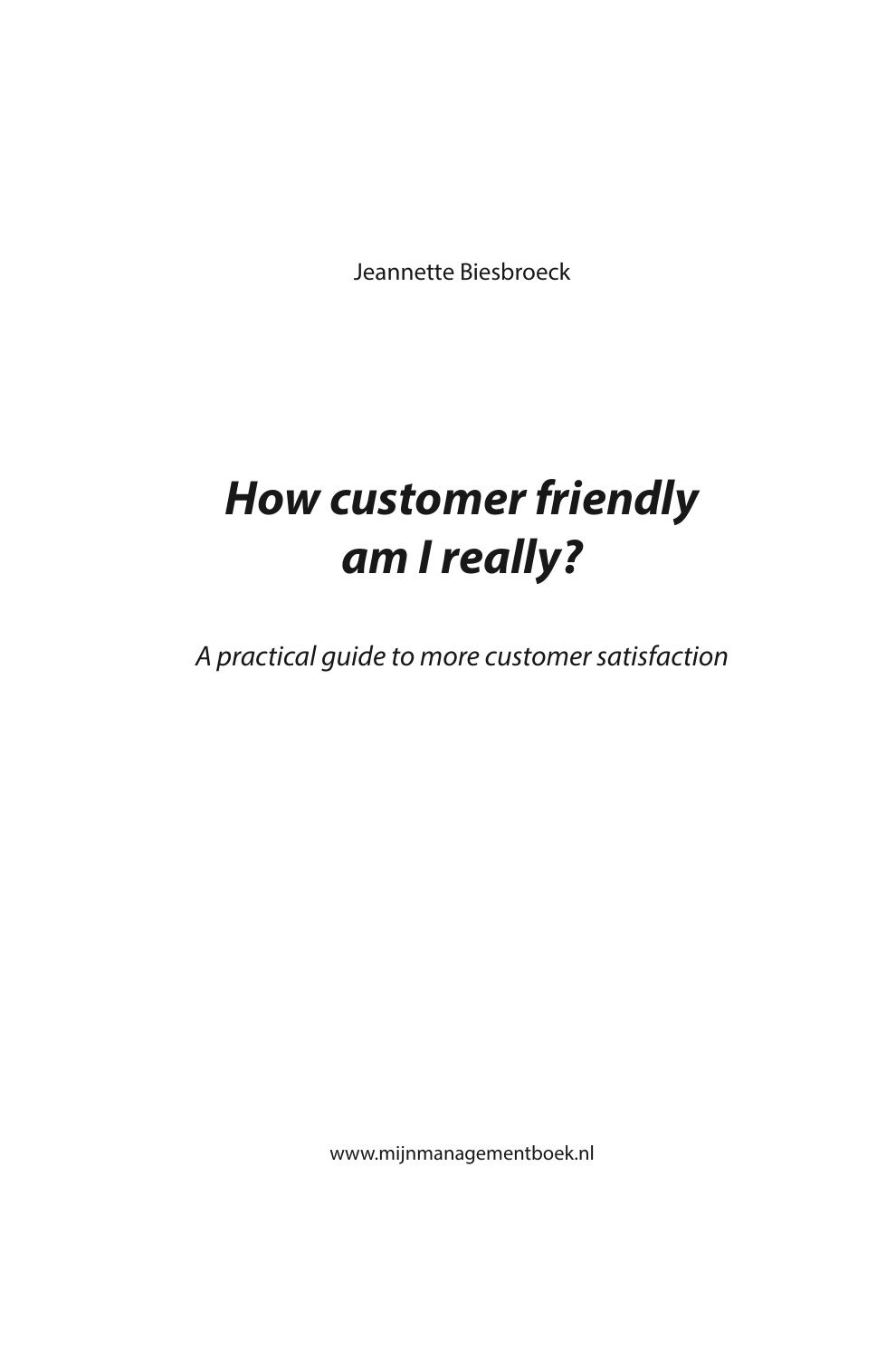Edition 2.2

Author: Jeannette Biesbroeck Original title: Hoe klantvriendelijk ben ik eigenlijk? Translation: Jeannette Biesbroeck and Donald Fleming Photography: Martine van der Voort Design and illustrations: Richard de Rijke ISBN: 9789403646756

© 2021 Jeannette Biesbroeck

www.mijnmanagementboek.nl/jeannette\_biesbroeck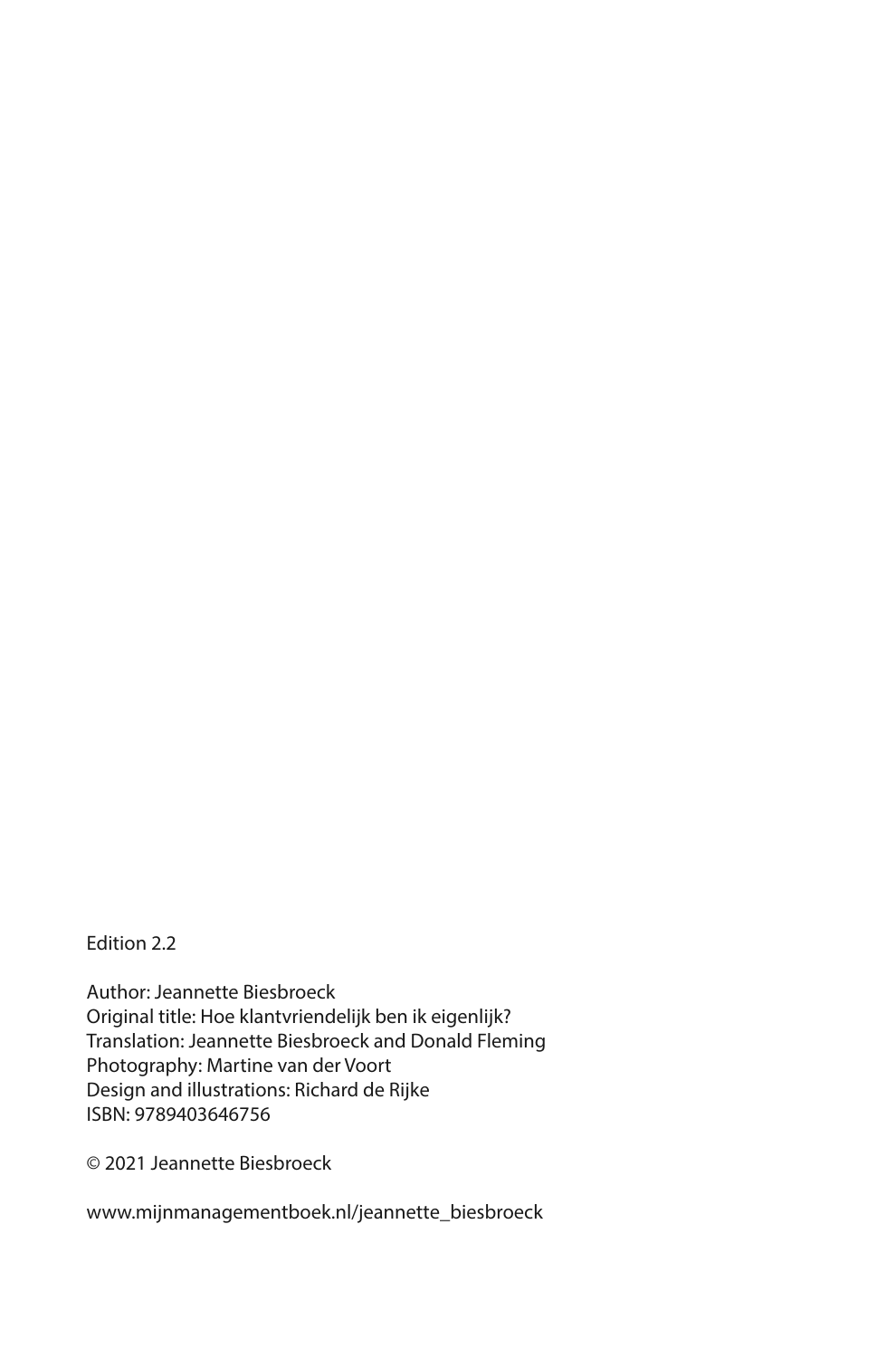### **Foreword**

I first met Jeannette Biesbroeck in the summer of 1985, when she joined the major international tour operator for which at that time I had already been working for 12 years. I was in the operations office in awe of those out on the road with direct contact to the clients. During the passage of 46 years, I became vice president of that company, in charge of training and looking after the men and women on the front line dealing with the company's clients. Jeannette joined a team of highly reputed tour and cruise managers looking after large groups of clients touring Europe by motorcoach or cruising Europe's rivers. A team highly reputed for their expert knowledge of Europe, highly reputed for caring. Caring to deliver what the company advertised, caring to deliver the holiday of a lifetime the guests were hoping for, and caring for each individual's wellbeing. Jeannette fit right in - she brought all these qualities to her job, as well as a friendly and cheerful personality, and a willingness to always help however she was needed.

This was the philosophy of the Company we both worked for - and the Company respected not only their associates, but also their suppliers along the way, so that in turn they could and would care for the clients. The two are strongly intertwined. If you are dealing with people, wherever you are, whatever your position, the first rule is listen. The second rule is watch. The third is communicate.

Whether you are touring with a group of 40 people, or sailing with 160, whether you are greeting a hotel guest or selling an item, in order to make your clients' dreams come true, you need to listen and understand his or her expectations.

Often it is the small things that make the big impact. Remembering a guest's name, or some small incident of which he or she has spoken. Going that extra mile for a seemingly small thing that makes an unforgettable experience for the guest. Empathy. A smile. Almost always you will be rewarded by a genuinely grateful and satisfied client. In this book, Jeannette shares many of her personal experiences and explains what made the difference.

Those who work on the frontline, have an advantage over all those who work in a back office - you get instant gratification for the effort you are making. You are there to see the gratitude of the person you have helped, see the smile that is returned. You can instantly evaluate if you have delivered a 'job well done', or disappointed your client.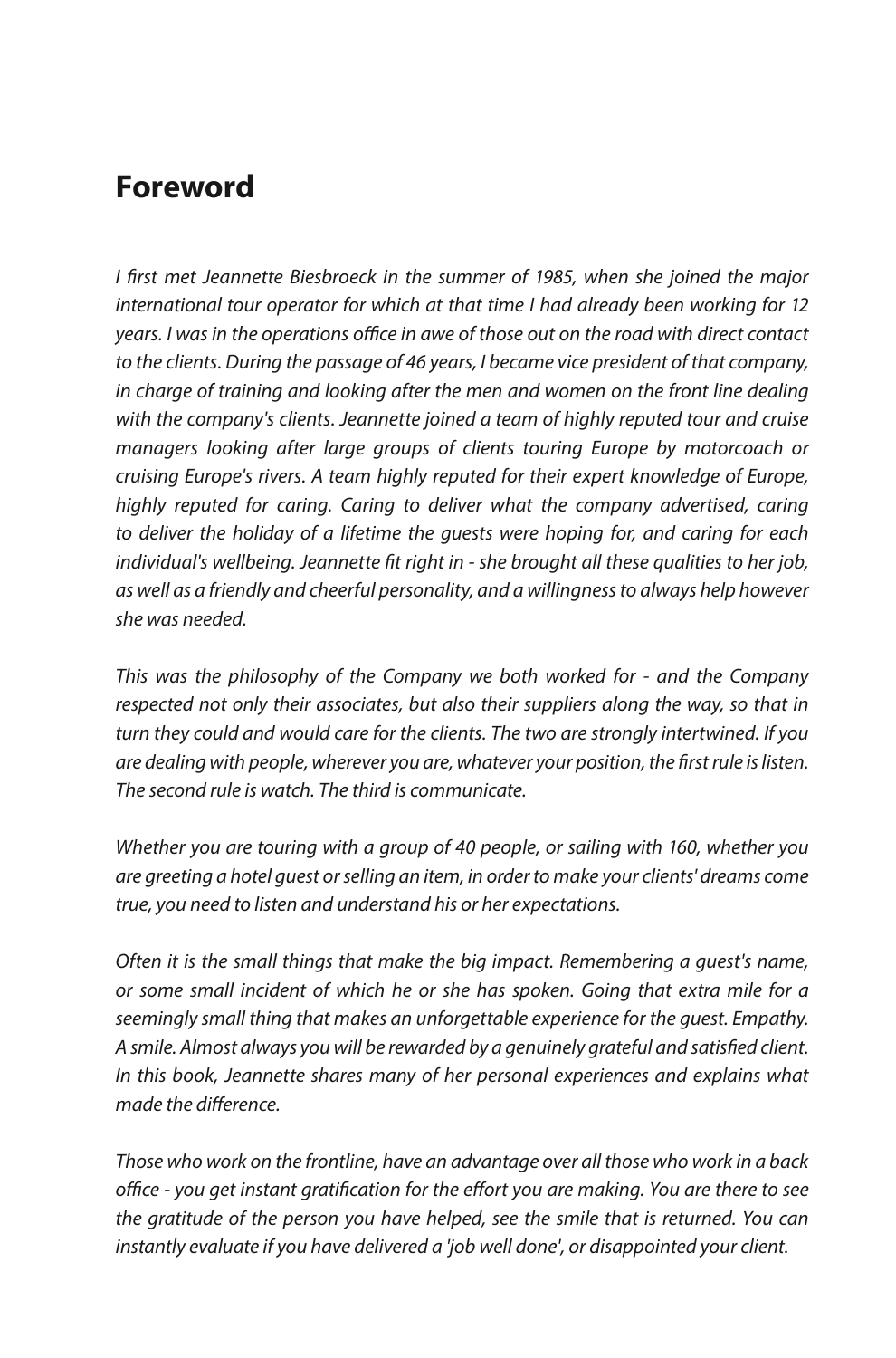And often you still have a chance to make good.

Jeannette has always been exemplary in all aspects of her responsibilities towards her clients. She cares. She listens. She watches. She always goes that extra mile.

I am honored to endorse this book - having worked closely with Jeannette for over 30 years, and knowing the reviews we received from her clients, I cannot think of anyone more worthy than she, to pass on her knowledge and most considerable experience of how to care for clients. Because it does not matter whether you have a group of clients or an individual in front of you, or if you are dealing with them remotely over the internet. If you can make each one feel listened to and understood, you are bound to succeed. Read 'How customer friendly am I really?' and you will be best-equipped to be a winner!

Sabine Steffen Vice President (retired) Tourama Limited. Mallorca, Spain. January 2021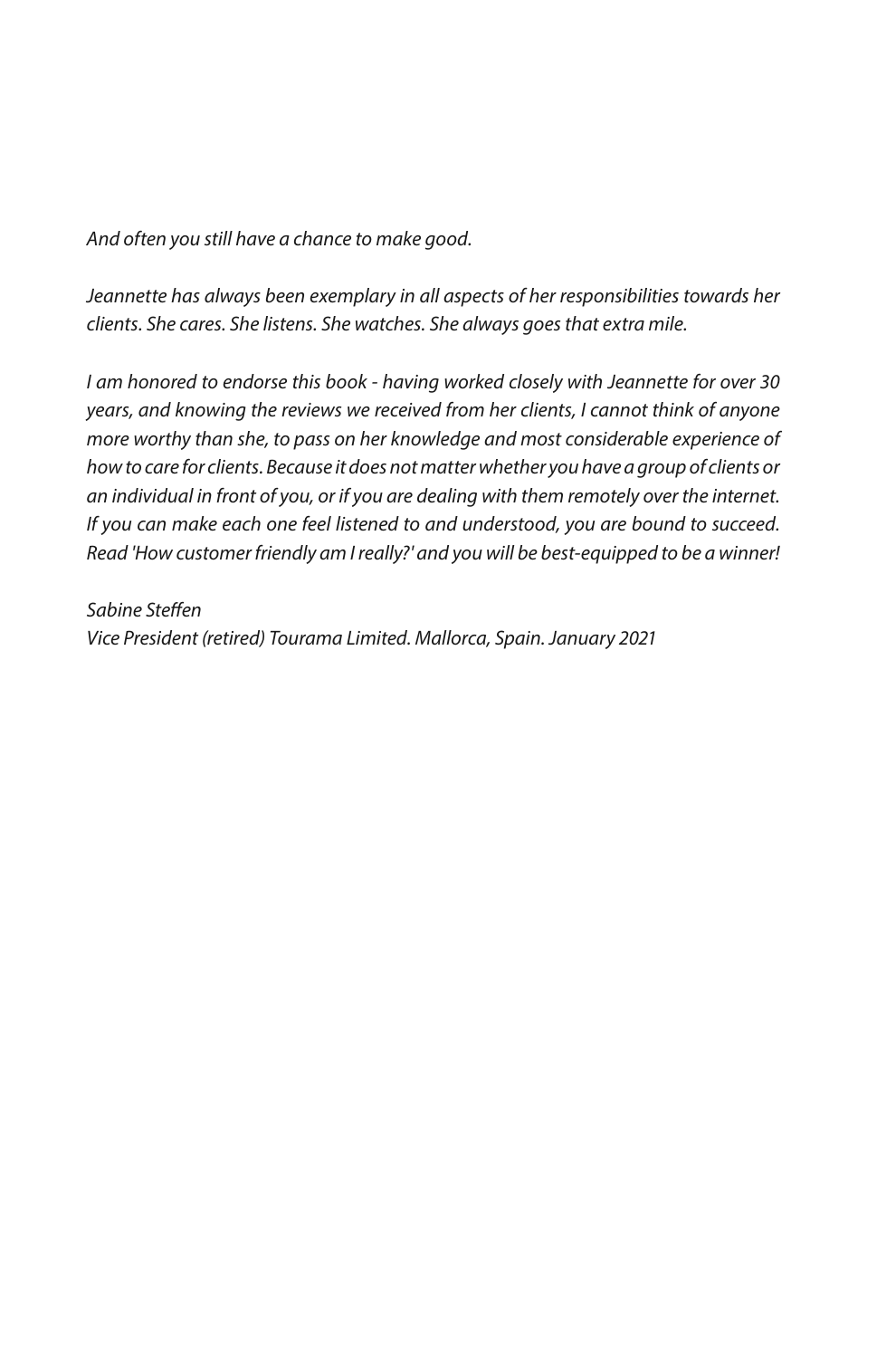## **CONTENTS**

|                                                               | 9  |
|---------------------------------------------------------------|----|
| 1. The importance of a good first impression                  | 13 |
| Customer friendliness starts at the front door                | 13 |
|                                                               | 14 |
| How does the customer experience your business                | 16 |
|                                                               | 19 |
|                                                               | 21 |
| 2. Who leads the customer journey and what is involved?       | 27 |
|                                                               | 27 |
|                                                               | 32 |
|                                                               | 34 |
|                                                               | 36 |
|                                                               | 37 |
|                                                               | 41 |
|                                                               | 41 |
| Face-to-face conversation and the importance of body language | 44 |
|                                                               | 46 |
|                                                               | 49 |
|                                                               | 52 |
| 4. Customer friendliness in every fiber of your business      | 57 |
|                                                               | 57 |
|                                                               | 61 |
|                                                               | 62 |
|                                                               | 63 |
|                                                               | 66 |
|                                                               | 71 |
|                                                               | 71 |
|                                                               | 72 |
|                                                               | 80 |
|                                                               | 81 |
|                                                               | 83 |
|                                                               | 89 |
| The right questions lead to the right information             | 89 |
|                                                               | 92 |
| Troublesome customers and complaining customers               | 94 |
|                                                               | 97 |
|                                                               |    |
|                                                               |    |
|                                                               |    |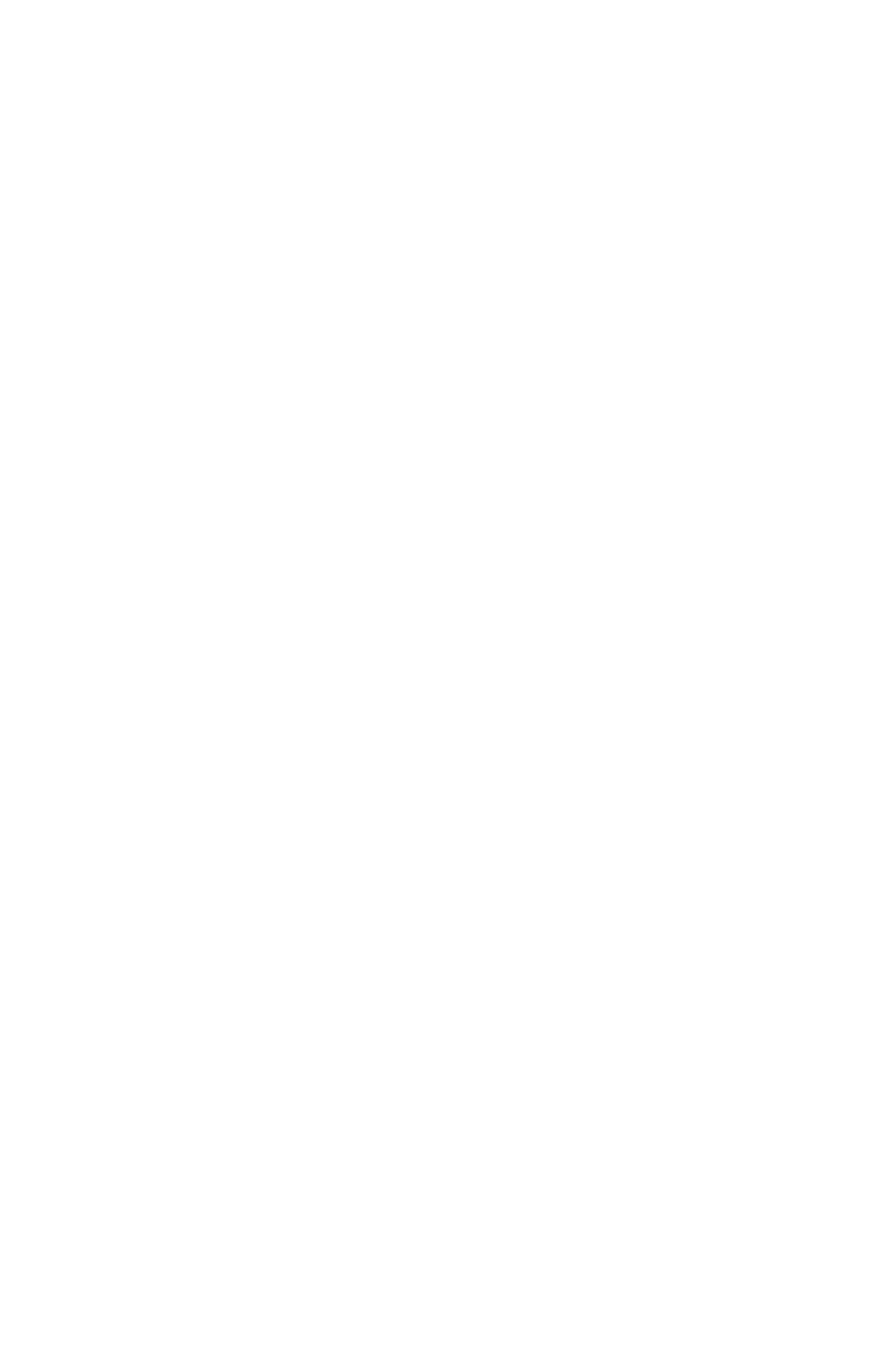### **Introduction**

At a party when you talk about a remarkably good or bad experience with customer friendliness, many will eagerly pick up on it. Customer friendliness, or unfriendliness, is on many people's mind. Internet forums on the topic are full of stories that range from negative to positive, from downright furious to extremely jubilant. As a business owner you cannot avoid customer friendliness. On the contrary: you can score with it.

If you want your company to stand out even more than it already does, you can elevate customer friendliness to a true art. It's like cooking: it can always be done with more flavors, other ingredients, more passion. Your customers notice the difference and talk about their experience with you. Customer friendliness can make them stay or leave.

You may ask yourself: 'Is that feasible? Do I have time and attention for that? Will I get my team on board?' Yes, it is possible, for everyone, from beginners to the experienced, from freelancer to small, medium-sized and large enterprises.

The road to more customer friendliness consists of small steps that you measure against feasibility. The first step is a decision: 'I will make customer friendliness (more) important, starting today'. What other steps you can take, I will show you in this practical guide.

Why do I talk about customer friendliness and not about customer service or customer care? Because I feel friendliness is the personal, human touch one brings when dealing with people. It goes beyond all the other aspects of service and care together.

In my early twenties I worked as a hostess on Spain's Costa Dorada. It was a vacation job and my first introduction to tourism. I had no idea what to expect and what exactly was expected of me. I came with an open mind and met my first customers: hundreds of Dutch vacationers. I quickly learned what they expected: that you are there for them when they need you. In my job this didn't just mean telling my customers about the local sights, activities and restaurants, but also providing assistance in difficult situations. People that had been robbed or ended up in a Spanish hospital, needed practical help. Those who were homesick or had